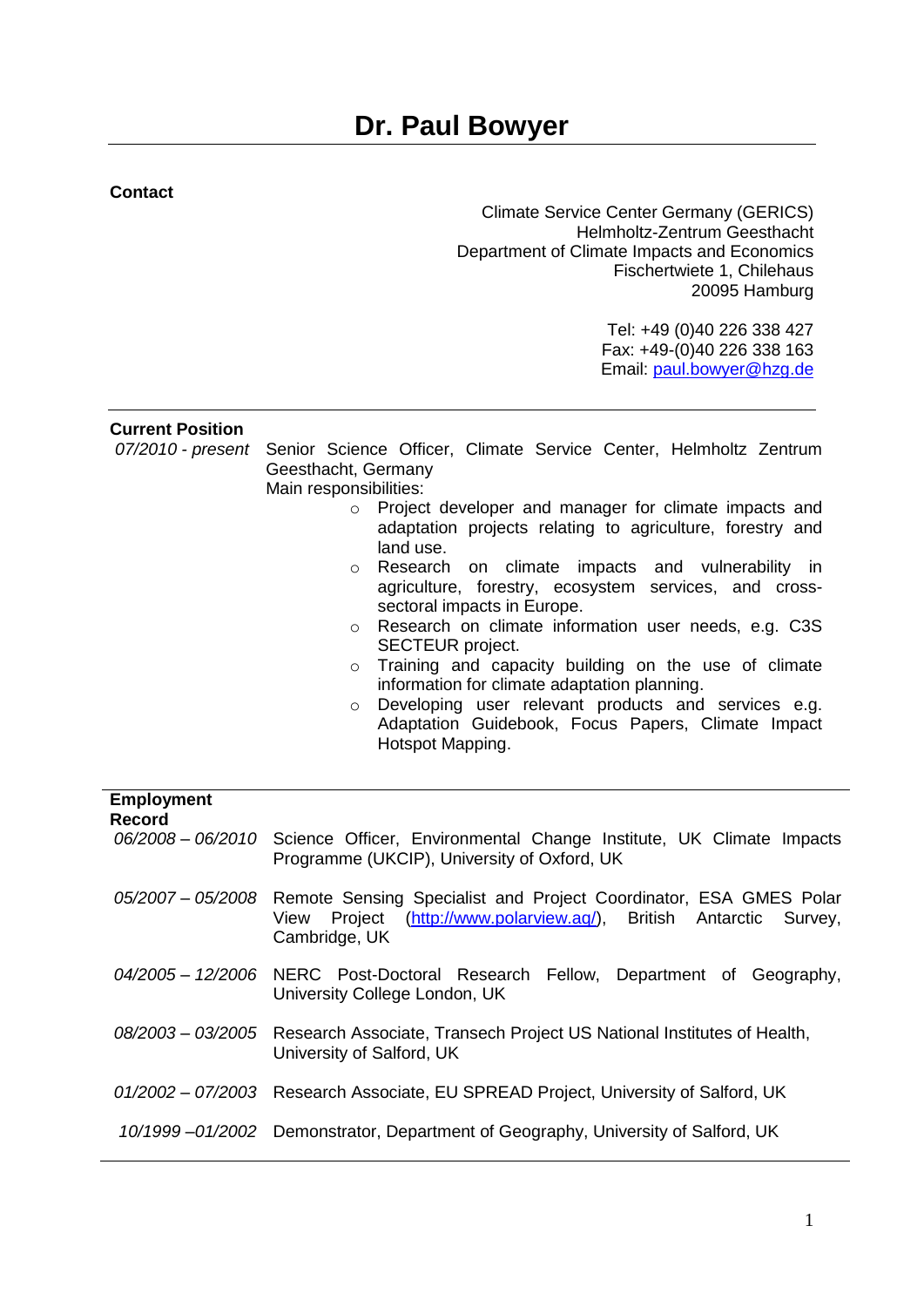## **Academic Record**

| 10/1999 - 07/2005 Ph.D. Remote Sensing, University of Salford                              |
|--------------------------------------------------------------------------------------------|
| 10/1998 - 09/1999 M.Sc., Geographical Information Systems, University of Nottingham        |
| 09/1994 – 07/1997 B.Sc., Geography, Upper Second Class Honours, University of<br>Leicester |

#### **Publications (peer-reviewed)**

Williges, K., Mechler, R., **Bowyer, P**., and Balkovich, J., 2016, Towards an assessment of adaptive capacity of the European agricultural sector to droughts, Climate Services, <https://doi.org/10.1016/j.cliser.2016.10.003>

**Bowyer, P**., Brasseur, G.P., Jacob, D.J., 2015, The role of climate services in adapting to climate variability and change, In Leal, W., Handbook of Climate Change Adaptation, Volume 1, Springer, Berlin, Heidelberg [https://doi.org/10.1007/978-3-642-38670-1\\_29](https://doi.org/10.1007/978-3-642-38670-1_29)

**Bowyer, P**., Schaller, M., Bender, S., and Jacob, D.J., 2015, Adaptation as Climate Risk Management: Methods and Approaches, In Leal, W., Handbook of Climate Change Adaptation, Volume 1, Springer, Berlin, Heidelberg [https://doi.org/10.1007/978-3-642-38670-](https://doi.org/10.1007/978-3-642-38670-1_28) [1\\_28](https://doi.org/10.1007/978-3-642-38670-1_28)

Groth, M., **Bowyer, P**., Hennemuth, B., Kehlenbeck, U., Keup-Thiel, E., and Schuck-Zöller, S., 2014, Informationsbedarf von Unternehmen – eine sektorspezifische Auswertung des CSC-Anfragenservice.Mahammadzadeh, M., Chrischilles, E., Striebeck, J., Biebeler, H., Bardt, H. (ed.), Unternehmensstrategien zur Anpassung an den Klimawandel –Theoretische Zugänge und empirische Befunde. Oekom-Verlag, München, 177-186.

Schuck-Zöller, S., **Bowyer, P**., Jacob, D., Brasseur, G., 2014, Inter- und transdisziplinäres Arbeiten im Klimaservice In Beese, K., Fekkak, M., Katz, C., Körner, C., and Molitor, H. (ed.), Anpassung an regionale Klimafolgen kommunizieren. oekom München, p. 97–114.

Street, R.B., Steynor, A., **Bowyer, P**., and Humphrey, K., 2009, Delivering and using the UK climate projections 2009, Weather, 64, 9, 227-231 <http://onlinelibrary.wiley.com/doi/10.1002/wea.487/abstract>

Quaife, T., Lewis, P., De Kauwe, M., Williams, M., Law, B., Disney, M., **Bowyer, P**., 2008, Assimilating Canopy Reflectance data into an Ecosystem Model with an Ensemble Kalman Filter, Remote Sensing of Environment, 112, 1347-1364, doi: 10.1016/j.rse.2007.05.020. <http://www.sciencedirect.com/science/article/pii/S0034425707003276>

Grace, J., Nichol, C., Disney, M., Lewis, P., Quaife, T., and **Bowyer, P**., 2007, Can we measure terrestrial photosynthesis from space directly, using spectral reflectance and fluorescence? Global Change Biology, 13, 1484-1497, doi: 10.1111/j.1365- 2486.2007.01352.x. <http://onlinelibrary.wiley.com/doi/10.1111/j.1365-2486.2007.01352.x/full>

**Bowyer, P**., and Danson, F.M., 2004, Sensitivity of spectral reflectance to variation in live fuel moisture content at leaf and canopy level, Remote Sensing of Environment, 92, 297-308, <http://www.sciencedirect.com/science/article/pii/S003442570400149X>